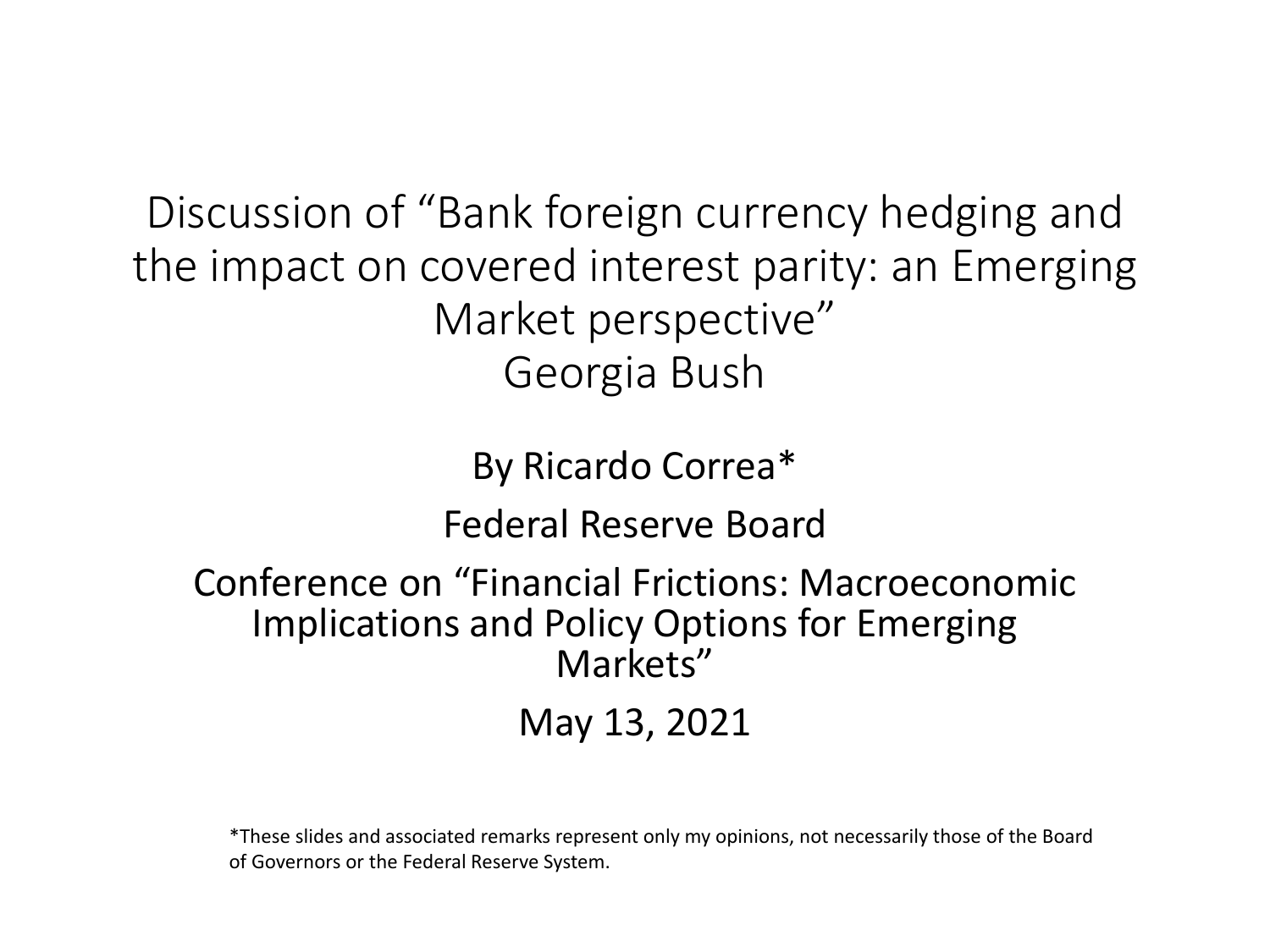#### Summary

• **Question**: Do banks' hedging demand affect cover interest parity (CIP) deviations in emerging markets?

#### • **Methodology**:

- Panel regressions for 10 EMEs using hedging needs calculated based on the BIS international banking statistics.
- Case study focused on Mexico using supervisory information on hedging positions.

#### • **Results**:

- Hedging needs and positions are correlated with CIP deviations in the panel and Mexican-focused tests.
- The hedging positions of global banks in Mexico explain most of the results for the case study.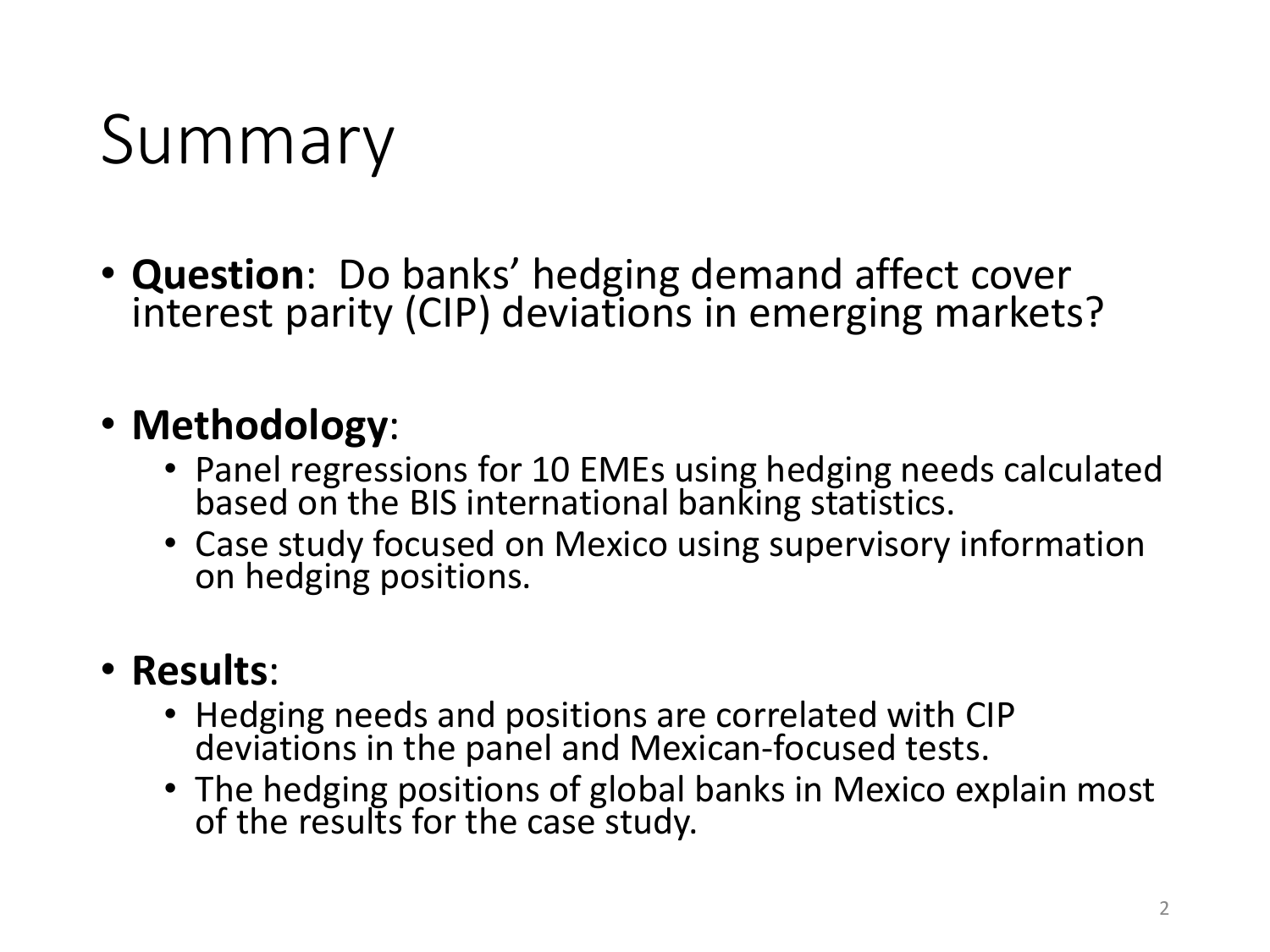## Where does this paper fit?

- Portfolio balance effects: Quantity driven explanations to asset prices (e.g., Gabaix and Maggiori, 2015; Greenwood, Hanson, Stein, and Sunderam, 2020).
- Supply factors and CIP deviations: Ivashina, Scharfstein and Stein (2015), Du, Tepper, and Verdelhan (2018)
- Demand factors and CIP deviations: Liao and Zhang (2020) – relation between net external imbalances and spot and forward exchange rates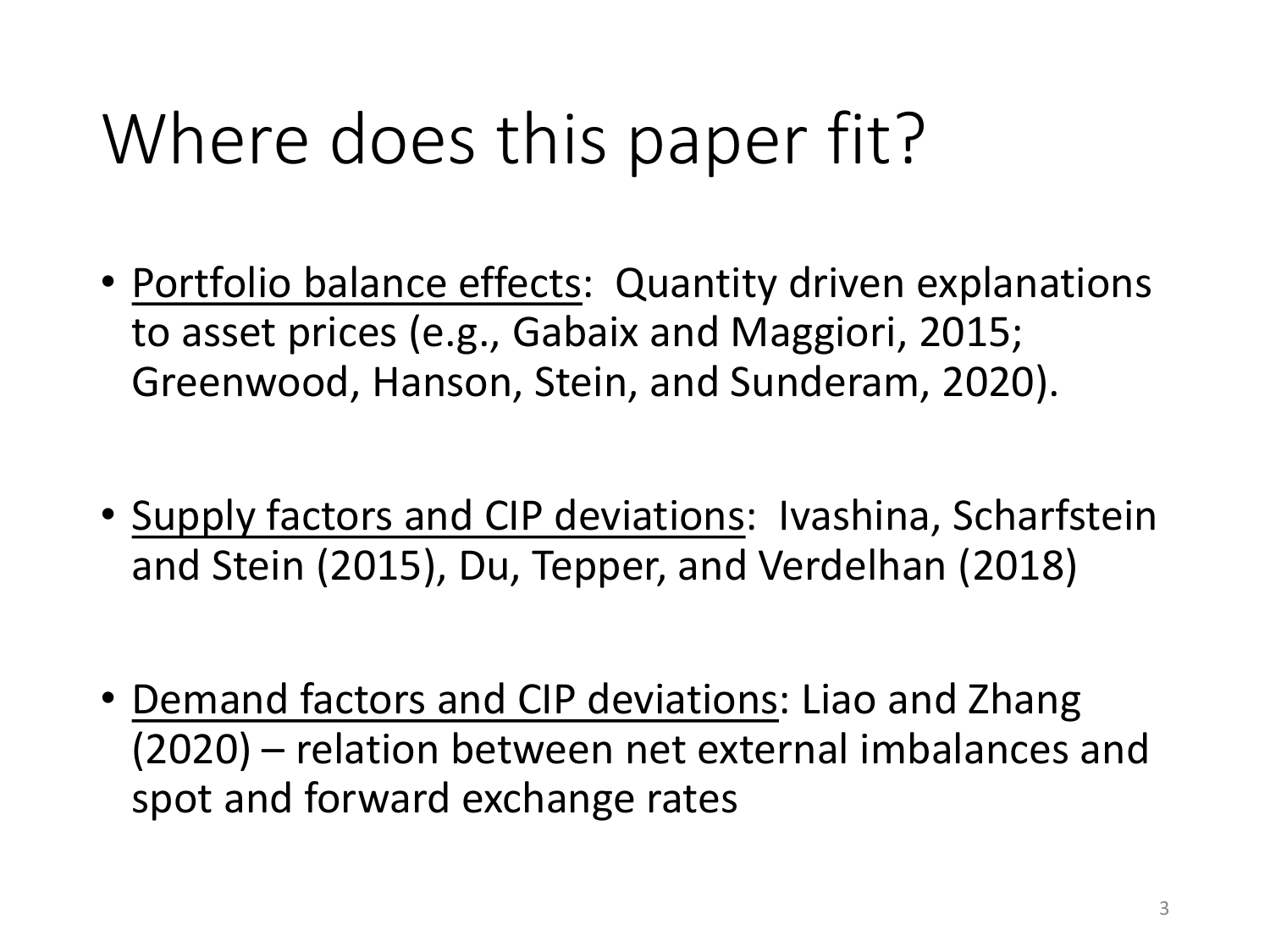## The FX swap market

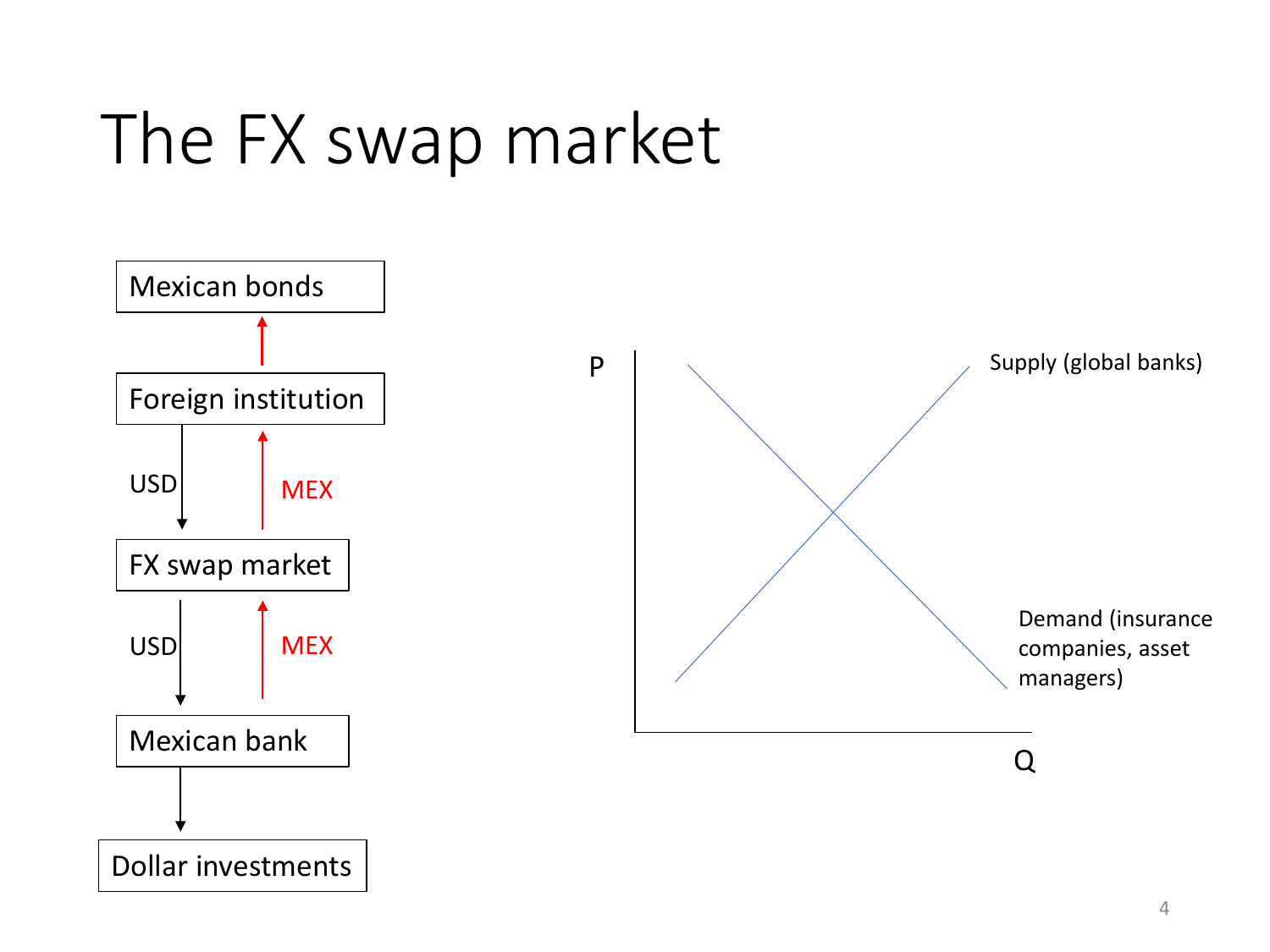## The FX swap market

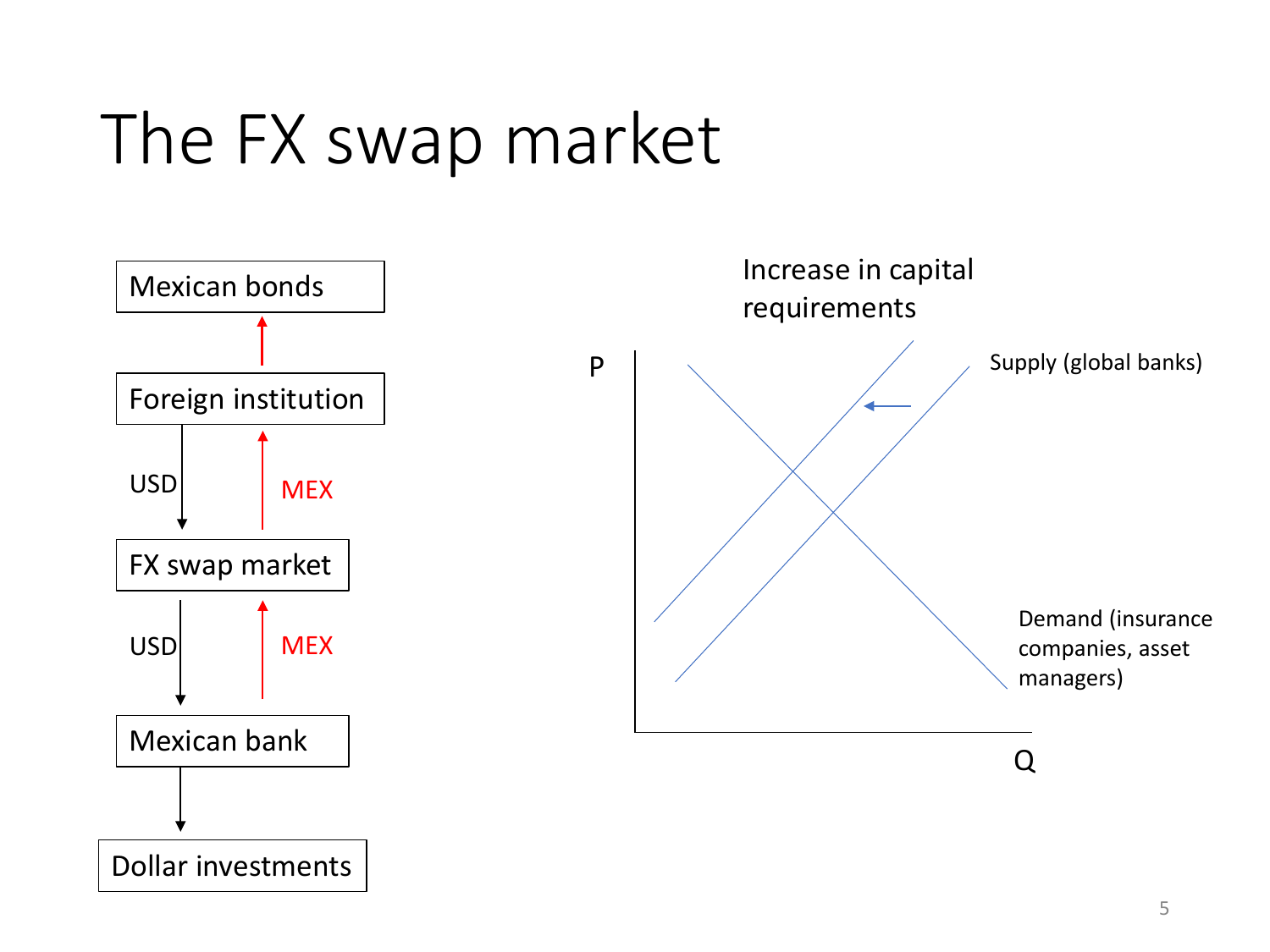## The FX swap market

![](_page_5_Figure_1.jpeg)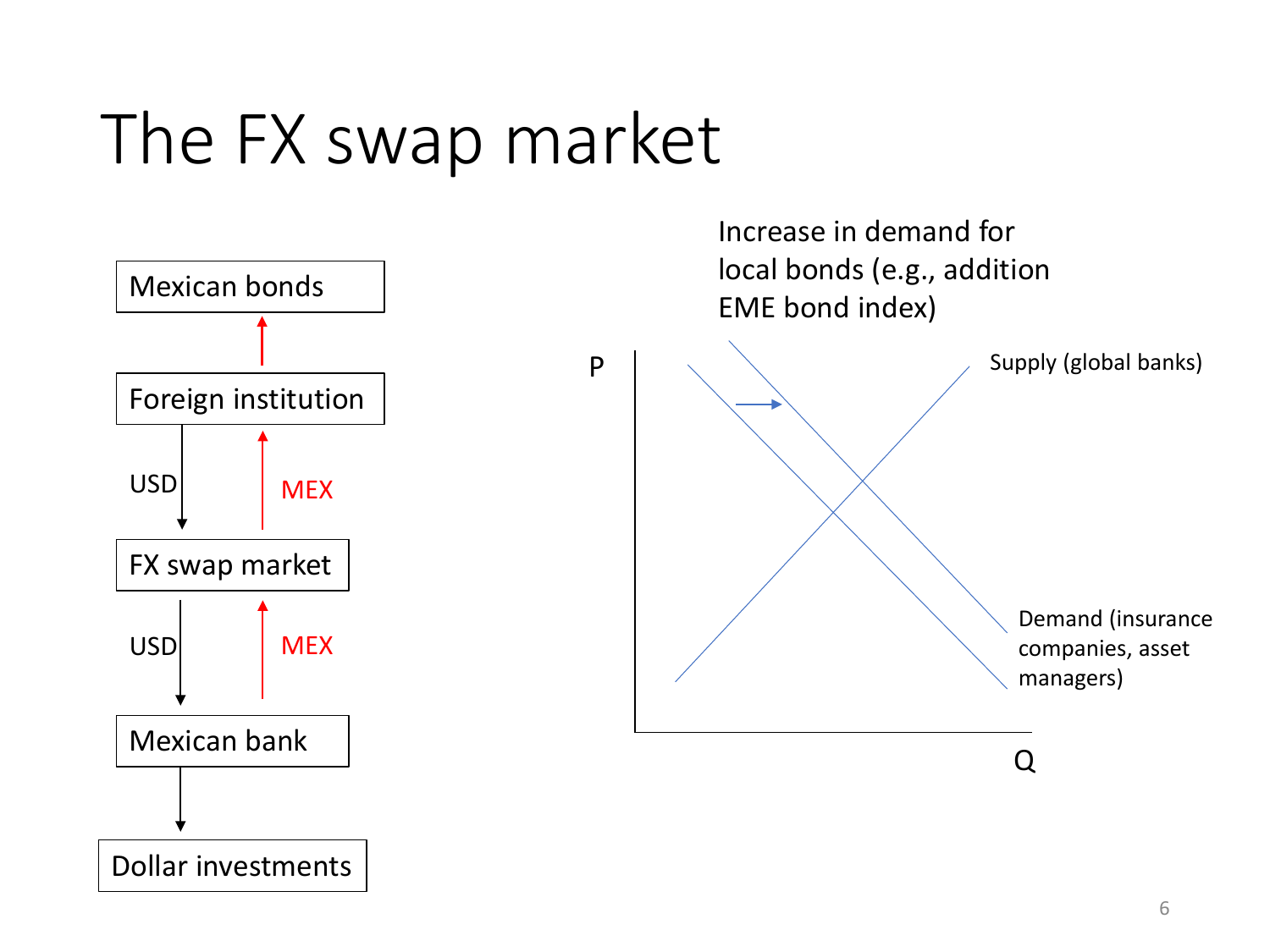## Comments (1)

- Differentiate equilibrium outcomes in FX markets from shifts in the supply and demand for FX hedging.
- What are the motivations for Mexican banks to hold foreign-currency assets? Are they supplying hedging in the FX market or are they demanding hedging to invest in foreign-currency denominated assets?
- Provide more information on the role of global banks in Mexico. Are they providing hedging to others or doing something else?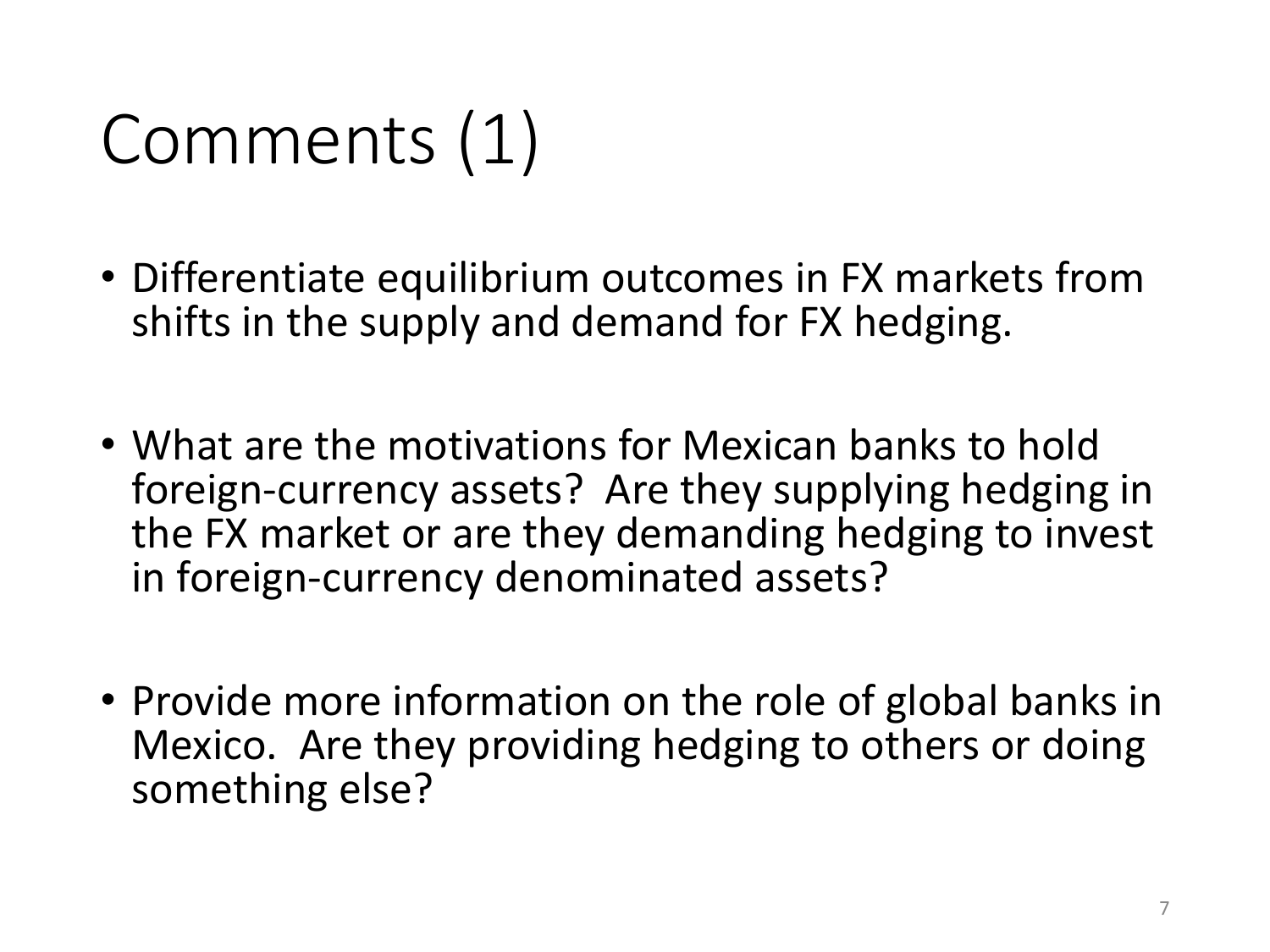# Comments (2)

- Having a supply and demand framework (Koijen and Yogo, 2020), one can determine clearer supply and demand shifters that can serve as instruments. For example, assume Mexican banks supply hedging and foreign investors demand that hedging.
	- On the demand side, can U.S. corporate yields act as an instrument for the demand for Mexican bonds (or rebalancing of Mexican bonds in a global index)?
	- On the supply side, changes in regulations that may have affected Mexican banks' supply of hedging.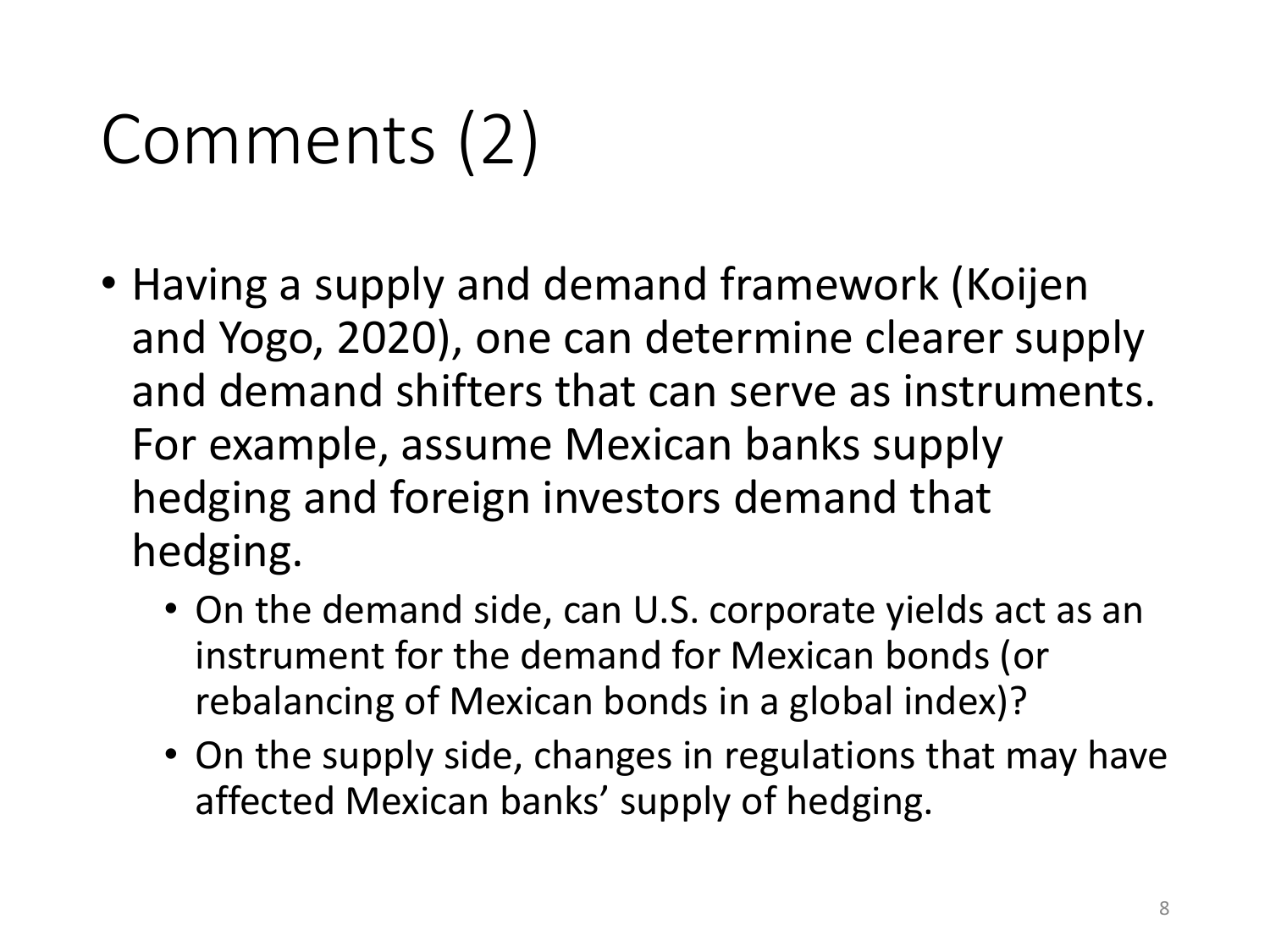# Comments (3)

- Following the same framework, the panel estimations could be enhanced.
	- Exploit importance of local bond markets for international investors (Williams, 2018; Pandolfi and Williams, 2019)
	- If global banks providing hedging to EME banks, capture their capacity to provide that hedging (e.g., He, Kelly, Manela, 2017)
- How much of the result from the Mexican monetary policy shock is driven by liftoff in the United States? Can this be identified?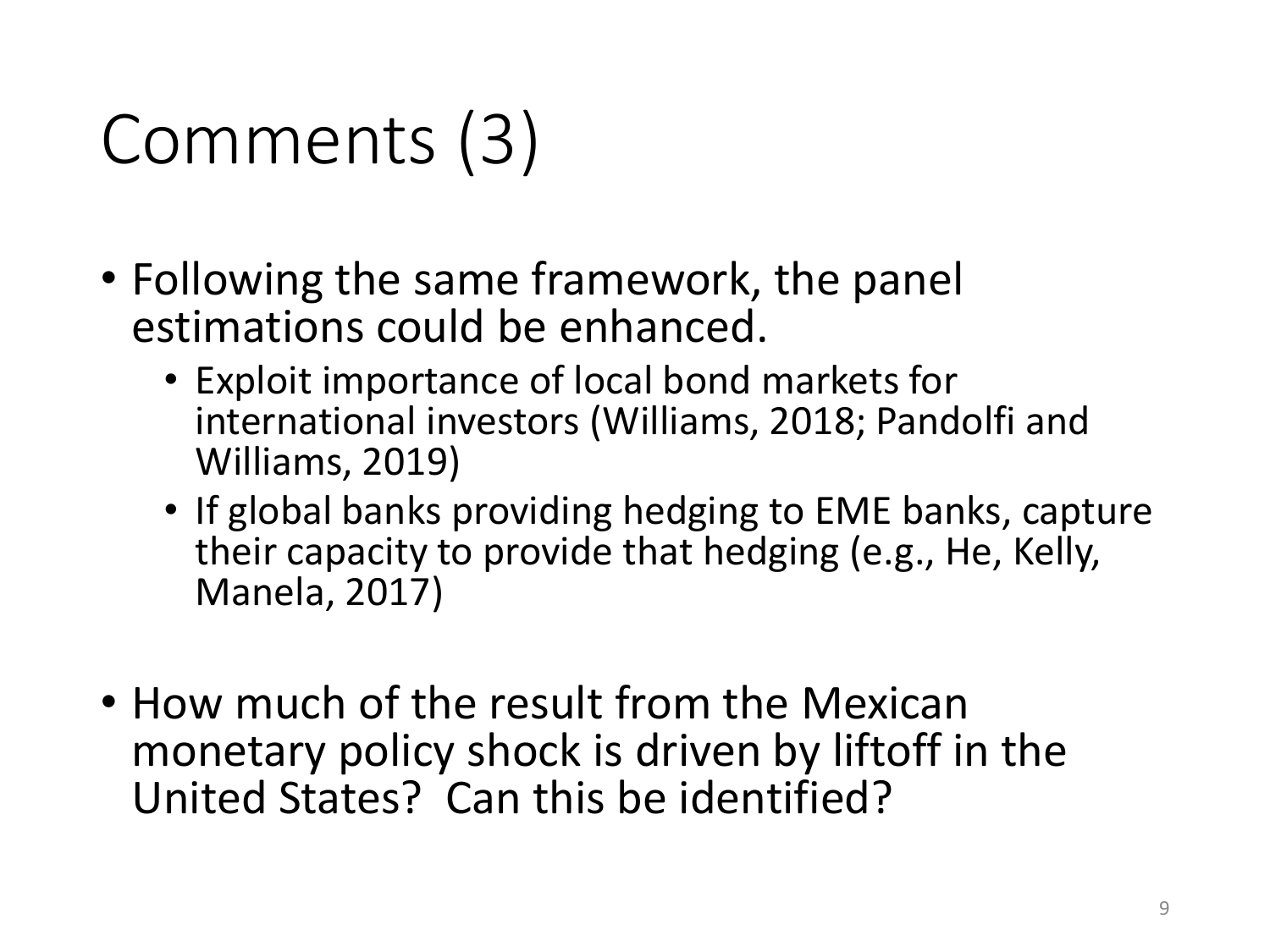#### Minor comments

- The introduction should highlight the results of the paper and its contributions earlier. Currently, the findings of the paper are discussed largely after page 6.
- Streamline the paper. Focus on the main tests and move the rest to the online appendix.
- Not necessary to create a subsection 4.2.1.